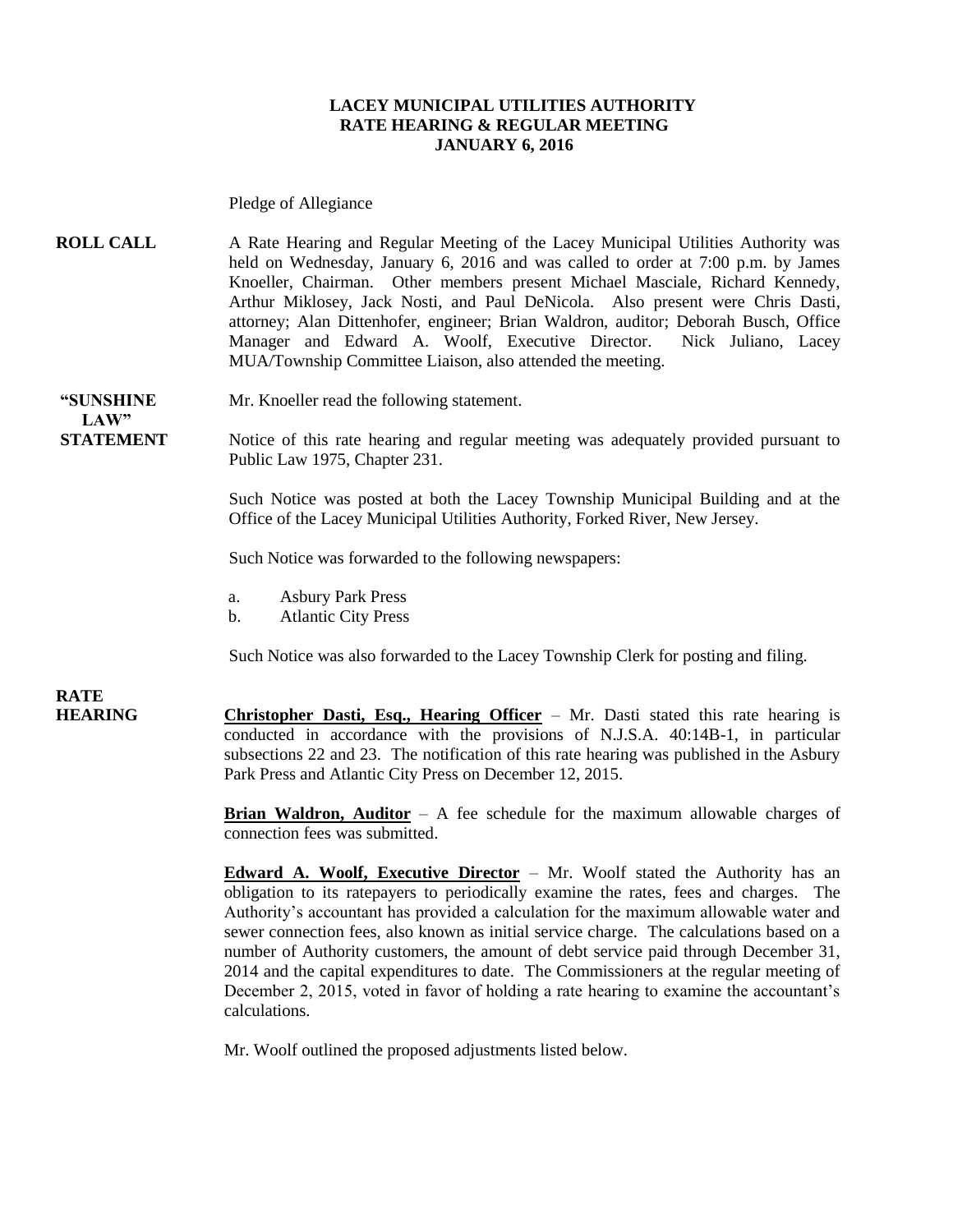#### Proposed Adjustments to Current Water & Sewer Connection Fees

| <b>Initial Service Connection</b><br><b>Charge</b><br><b>Water – Sewer Size (inches)</b><br>As it enters the building | <b>Current</b><br>Rate | <b>2016 Proposed Rates</b> |
|-----------------------------------------------------------------------------------------------------------------------|------------------------|----------------------------|
| $\frac{3}{4}$                                                                                                         | \$6,470.00             | \$8,000.00                 |
| 1"                                                                                                                    | \$8,100.00             | \$10,000.00                |
| $1\frac{1}{2}$                                                                                                        | \$10,450.00            | \$12,900.00                |
| 2"                                                                                                                    | \$13,650.00            | \$16,900.00                |
| 3"                                                                                                                    | \$20,600.00            | \$25,400.00                |
| 4"                                                                                                                    | \$26,450.00            | \$32,700.00                |
| $6$ "                                                                                                                 | \$39,400.00            | \$48,700.00                |
| 8"                                                                                                                    | \$54,400.00            | \$67,300.00                |

|                            | Current    | 2016 Proposed Rate |
|----------------------------|------------|--------------------|
| $Sewer - 1$ Equivalent     |            |                    |
| <b>Dwelling Unit (EDU)</b> | \$1,550.00 | \$2,000.00         |

### **COMMISSIONERS**

 $P$ 

**COMMENTS** Mr. Miklosey stated at the last meeting he was in agreement to an increase. However, he was not aware it would be a 23% increase. Therefore, he will be voting no on the increase.

> Mr. Masciale asked who would be affected by the increase. Mr. Woolf stated the increase is for newly connected properties. It will have no effect on existing accounts. Mr. Masciale asked what percentage of non-commercial connections utilize  $\frac{3}{4}$  services. Mr. Woolf stated a majority of homes are  $\frac{3}{4}$  to 1" services. He noted the last time the connection fees were increased was in 2011.

> Mr. Knoeller explained the increases are necessary to offset what it costs to maintain the infrastructure of the sewer and water system. Mr. Masciale stated there has not been a sewer or water rate increase in last five years and he would want to prevent such increase as long as possible. Mr. Woolf added if the connection fees are not increased, ultimately, the user fees will have to be raised to offset the expenses.

| <b>FUDLIU</b>                  | <b>Regina Discenza, Sunset Drive</b> - Mrs. Discenza stated the proposed connection fee |
|--------------------------------|-----------------------------------------------------------------------------------------|
| <b>TESTIMONY</b>               | increases are substantial and will likely be a hardship for customers.                  |
| <b>FORMAL</b><br><b>ACTION</b> | Resolution 2016-04 – Establishing Sewer and Water Connection Fees Effective             |

**Resolution 2016-04 – Establishing Sewer and Water Connection Fees Effective January 6, 2016** – A motion was made by Mr. Nosti and seconded by Mr. Kennedy to adopt *Resolution 2016-04, Resolution of the Lacey Municipal Utilities Authority, County of Ocean, State of New Jersey, Establishing Sewer and Water Connection Fees Effective January 6, 2016.* Roll call vote: Nosti-Yes; Kennedy-Yes; Miklosey-No; Masciale-Yes; Knoeller-Yes. Motion passed.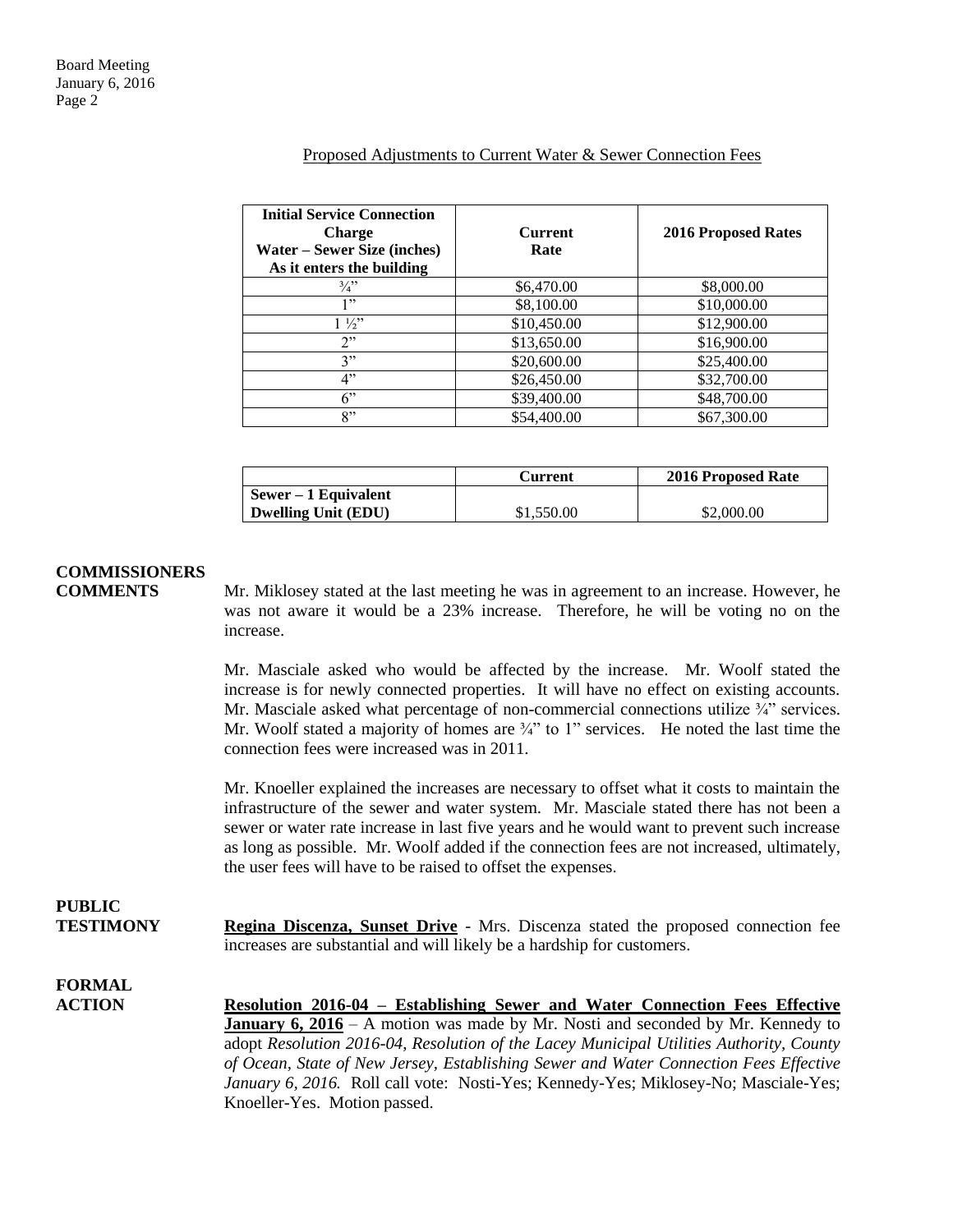Board Meeting January 6, 2016 Page 3

The Rate Hearing was concluded.

## **APPROVAL**

**OF MINUTES Regular Meeting of December 2, 2015 -** A motion was made by Mr. Nosti and seconded by Mr. Masciale to approve the minutes of the Regular Meeting of December 2, 2015. Roll call vote: Nosti-Yes; Masciale-Yes; Miklosey-Yes; Kennedy-Yes; Knoeller-Yes. Motion passed.

> **Closed Session Meeting of December 2, 2015 -** A motion was made by Mr. Masciale and seconded by Mr. Kennedy to approve the closed session minutes during the Regular Meeting of December 2, 2015. Roll call vote: Masciale-Yes; Kennedy-Yes; Nosti-Yes; Miklosey-Yes; Knoeller-Yes. Motion passed.

### **EXECUTIVE DIRECTOR'S**

**REPORT Cash Balance Report - Period Ending November 30, 2015** - Mr. Woolf summarized the cash balances for period ending November 30, 2015 as follows: Total cash balance for the unrestricted accounts were \$8,079,942.85, with earnings of \$701.06. Total cash balance for the restricted accounts held by the trustee were \$7,296,131.23, with earnings of \$2,113.98. Current period interest on the restricted and unrestricted accounts was \$2,815.04. Year-to-date earnings on all interest bearing accounts were \$46,684.32.

> **Resolution 2016-01 – Reject Water Treatment Chemical Supply Bids – 2016** – Mr. Woolf explained the Authority received bids in December for water treatment chemical supplies. Upon reviewing the bids, it was determined the lowest bidder was supplying chemicals manufactured outside of the United States, specifically the Middle East. After speaking with the attorney, it was decided that the chemicals be produced inside the United States. On recommendation by the executive director, a motion was made by Mr. Miklosey and seconded by Mr. Masciale to adopt *Resolution 2016-01, Resolution of the Lacey Municipal Utilities Authority, County of Ocean, State of New Jersey, Rejecting all Bids for the Water Treatment Chemical Supply 2016.* Roll call vote: Miklosey-Yes; Masciale-Yes; Nosti-Yes; Kennedy-Yes; Knoeller-Yes. Motion passed.

> **Water Treatment Chemicals Bids 2016** – Mr. Woolf requested authorization to rebid for water treatment chemical supplies for 2016. A motion was made by Mr. Miklosey and seconded by Mr. Nosti authorizing advertisement to rebid for water treatment chemical supplies 2016. Roll call vote: Miklosey-Yes; Nosti-Yes; Kennedy-Yes; Masciale-Yes; Knoeller-Yes. Motion passed.

> **Resolution 2016-07 – Letter of No Interest – Wawa Food Store/Gasoline Station, Block 224, Lot 7.01; Block 1837, Lot 1; Block 744.01, Lot 26.03** – On recommendation by the executive director, a motion was made by Mr. Masciale and seconded by Mr. Miklosey to adopt *Resolution 2016-07, Resolution of the Lacey Municipal Utilities Authority, County of Ocean, State of New Jersey, Letter of No Interest – Minor Site Plan, Wawa Food Store/Gasoline Station, Block 224, Lot 7.01; Block 1837, Lot 1, Block 744.01, Lot 26.03*. Roll call vote: Masciale-Yes; Miklosey-Yes; Nosti-Yes; Kennedy-Yes; Knoeller-Yes. Motion passed.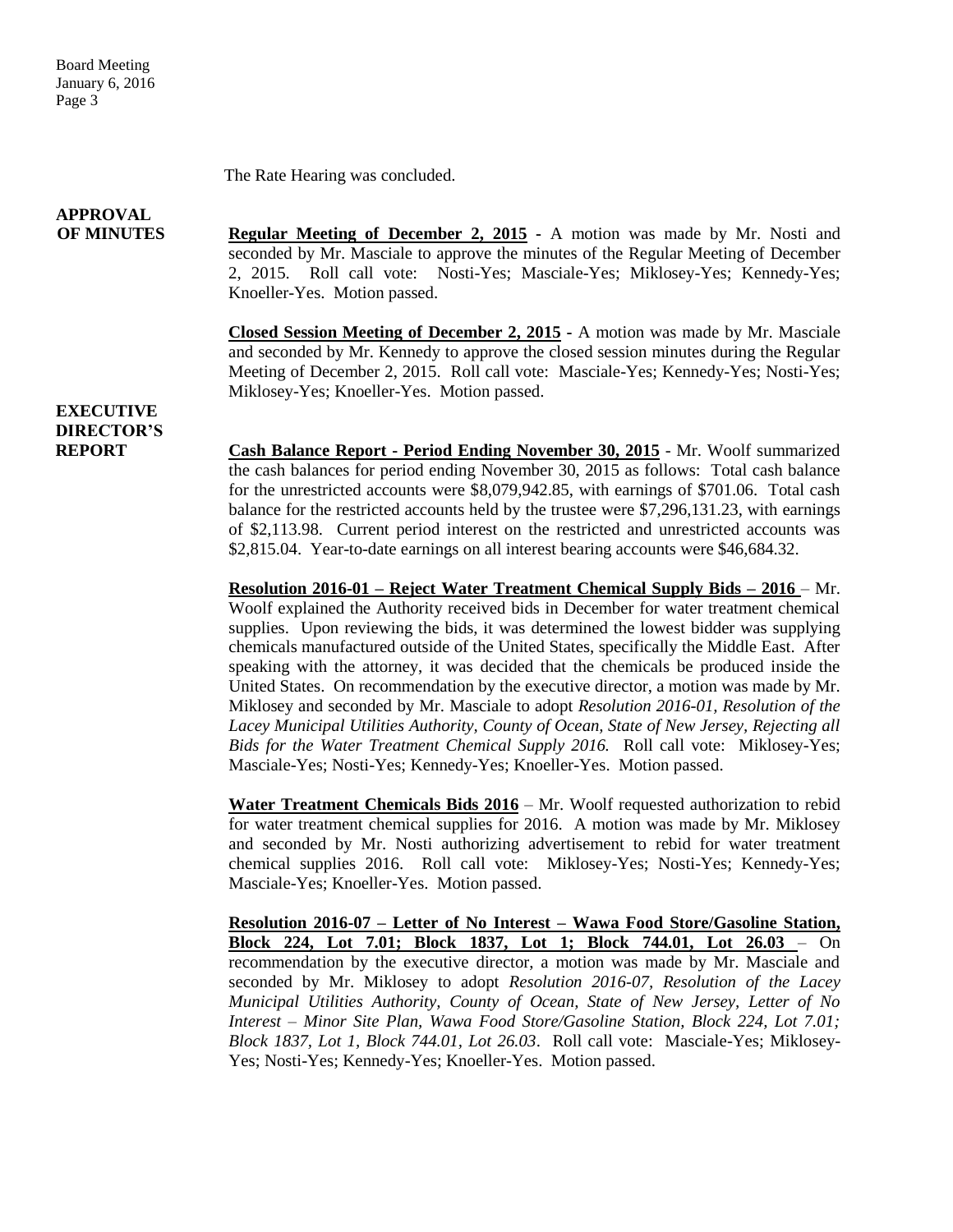# **BUSINESS**

**ENGINEER'S**

**REPORT** The business report was submitted for review.

**REPORT Resolution No. 2016-05 – Preliminary Sewer and Water Approval – Grosjean Minor Subdivision** - Mr. Dittenhofer reported his office received the application and plans for preliminary sewer and water approval for Christine Grosjean Minor Subdivision, Block 479, Lots 32-34. The applicant is proposing to construct a two (2) lot minor subdivision on the north side of Varuna Drive, west of Capstan Drive. The applicant proposes to service one lot with the existing water and sewer services that connect to the mains in Varuna Drive and install a new  $\frac{3}{4}$  water service and 4" sanitary lateral for the second lot. On recommendation by the Authority's engineer, a motion was made by Mr. Kennedy and seconded by Mr. Miklosey to adopt *Resolution 2016-05, Resolution of the Lacey Municipal Utilities Authority, County of Ocean, State of New Jersey, Preliminary Sewer and Water Approval, Grosjean Minor Subdivision, Block 479, Lots 32-34.* Roll call vote: Kennedy-Yes; Miklosey-Yes; Nosti-Yes; Masciale-Yes; Knoeller-Yes. Motion passed.

> **Resolution No. 2016-06 – Final Sewer and Water Approval – 530 & 536 Lacey**  Road, LLC. - Mr. Dittenhofer explained this project is located in the wellhead protection area. The applicant has indicated that while the total number of parking spaces is greater than 50 parking spaces, only 37 new stalls are being created by this application. Therefore, the applicant is requesting a less stringent Type II testing protocol for the wellhead protection area.

> Mr. Knoeller stated there are rules and regulations requiring that 50 parking spaces or more would require additional monitoring. Based on these regulations, the Board did not waive applicants request for a less stringent Type II testing. The Resolution approving final approvals will require the applicant to comply with Testing Protocol Type II as per the Wellhead protection area monitoring and well testing requirements as outlined in the Preliminary and Tentative sewer and water application review letter.

> On recommendation by the Authority's engineer, a motion was made by Mr. Nosti and seconded by Mr. Miklosey to adopt *Resolution 2016-06, Resolution of the Lacey Municipal Utilities Authority, County of Ocean, State of New Jersey, Final Sewer and Water Approval, 530 Lacey Road & 536 Lacey Road, LLC Site Plan, Block 1621, Lots 1 & 7.01.* Resolution will be revised striking the request for reduced monitoring and requiring applicant to comply with testing protocol Type II. Roll call vote: Nosti-Yes; Miklosey-Yes; Kennedy-Yes; Masciale-Yes; Knoeller-Yes. Motion passed.

> **Skid Mount Generators** – Mr. Dittenhofer stated electrical work is ongoing. Generators are expected to be delivered in early spring.

> **Water Treatment Plant No. 1** – Mr. Dittenhofer stated valve maintenance work is to be completed.

> **Bee St. Water and Sewer Extension** - Mr. Dittenhofer stated base maps and preliminary designs are being prepared for this project. A sewer extension permit is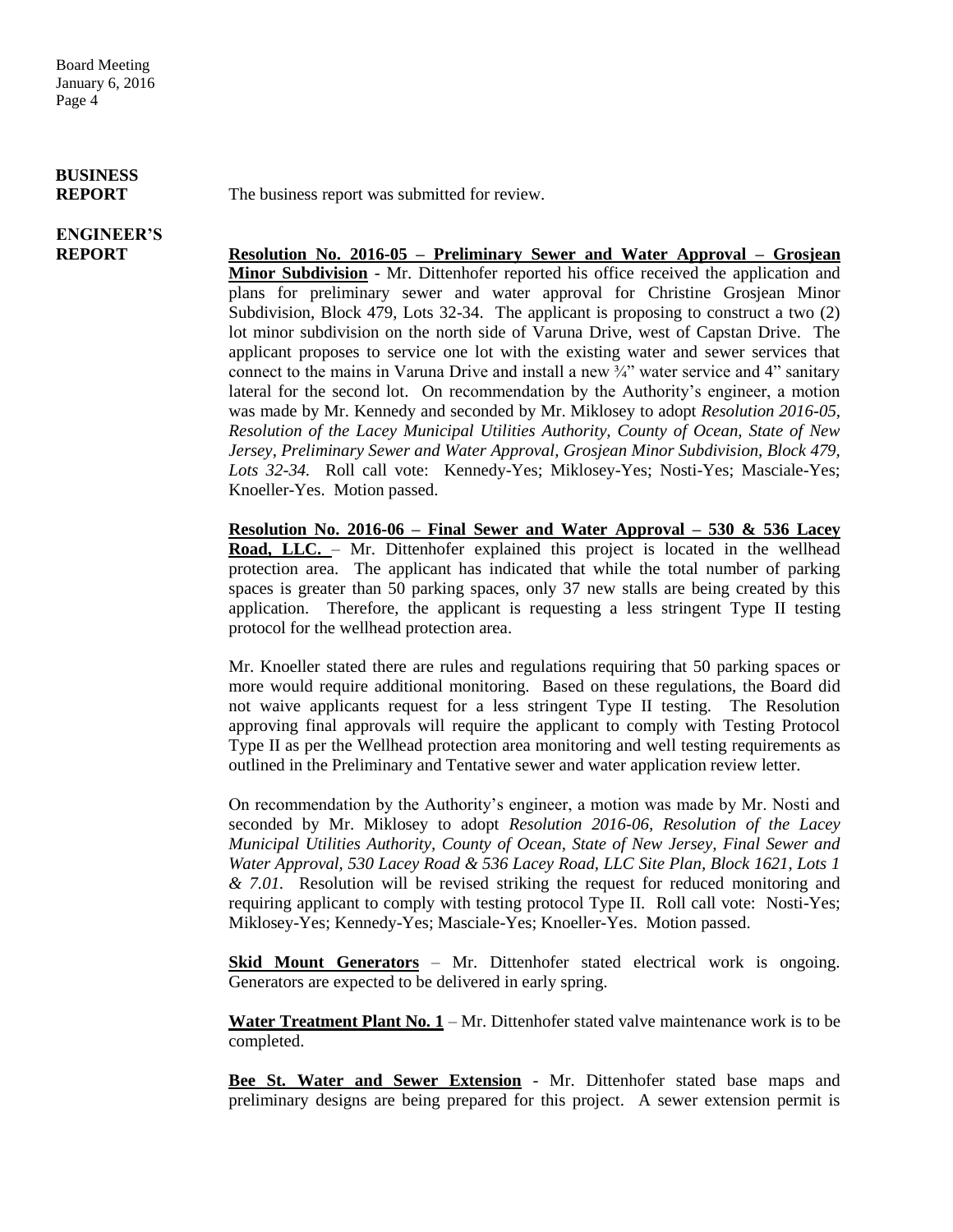required, which he is currently working on. Construction cost of this project would be approximately \$79,440.00, picking up six additional users. Mr. Knoeller asked Mr. Dittenhofer to breakdown what the cost in materials would be.

**Center St. Water and Sewer Extension** - Mr. Dittenhofer stated Center Street road is unimproved and now would be an ideal time to install the water and sewer lines. The construction cost estimate would be \$93,580.00, picking up an additional eight users. Mr. Dittenhofer stated he would prepare the base map and submit it along with the sewer extension permit. He recommends rolling both Center Street and Bee Street into one sewer extension permit.

**RV&V Mileage** – Mr. Miklosey questioned the mileage expenses reported on RV&V invoices. He asked for an explanation on the 12+ miles reported in expenses, specifically the whereabouts of the individual reporting the mileage. Mr. Dittenhofer explained the mileage is reported as an expense of traveling to and from his office to the job site, which is paid through escrow.

Mr. Knoeller pointed out RV&V's contract with the Authority includes professional fees, plus expenses. Mr. Knoeller stressed the expenses for the mileage should not be in question. Part of the job of RV&V's inspector is to travel to job sites.

**Bayonne Avenue Paving** – Mr. Dittenhofer stated he did a cost estimate for the Bayonne Avenue paving project. If it went to public bid and the Authority does the work the cost would be \$55,330.00 for 250-300 feet. Mr. Knoeller asked how many unimproved lots are there. Mr. Woolf stated not many. The reason he is asking for this to be done is the water treatment plant has just been upgraded and the road has been unpaved since 1988. Mr. Dittenhofer stated he will prepare a formal letter with the project limits and costs for the Board to consider.

Mr. Knoeller stated if the Authority will be doing the improvements to the unimproved lots, and if the lot owners want to develop those lots, they would have to reimburse the Authority in improvement costs. He asked Mr. Dasti to look into the legality behind this requirement.

Mr. Dittenhofer excused himself from the meeting.

# **ATTORNEY'S**

**REPORT Water Meter Installation** – Mr. Dasti stated his office reviewed correspondence from RV&V to the contractor regarding homeowner damage claims. They will keep in touch with RV&V concerning these issues and be certain that the homeowners are properly reimbursed.

> **Electrical Upgrades** – Mr. Dasti stated his office reviewed the Notice to Proceed and the contract documents for this project.

> **Rate Hearing 2016** – Mr. Dasti stated his office contacted the stenographer and are ready to conduct the hearing as the hearing officer.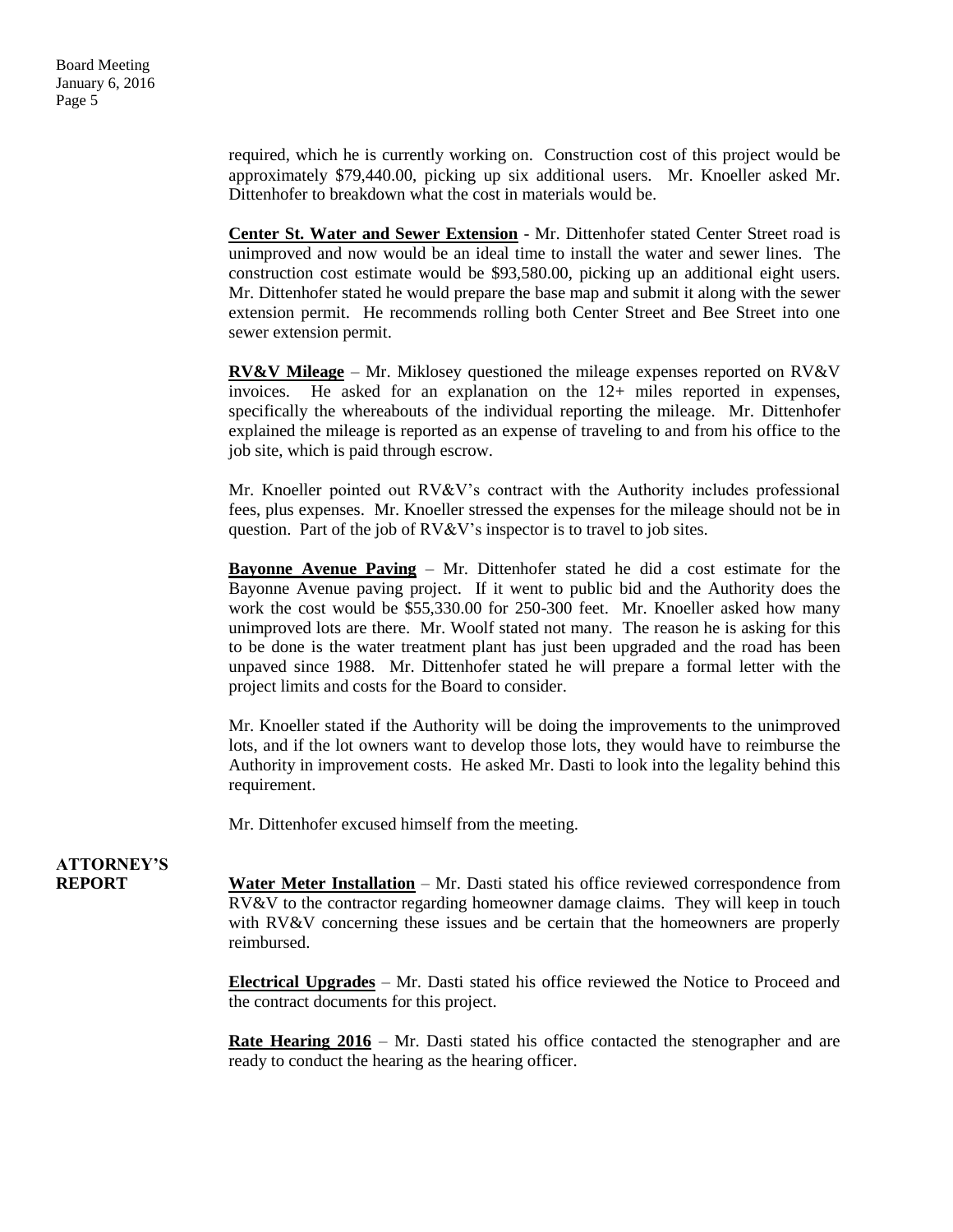**AUDITOR'S**

**Water Treatment Chemical Supplies** – Mr. Dasti stated his office reviewed correspondence from the Authority regarding rejecting of bids and rebid for this contract.

**Aluminum Sulfate Litigation** - Mr. Dasti stated a letter has been forwarded to Mr. Woolf concerning this matter if the Authority uses this chemical. Mr. Woolf responded the Authority does not utilize that product.

### **REPORT Accountant's Status Report – Month Ended November 30, 2015** – Mr. Waldron reported user charges resulted in an unfavorable variance for the month on sewer, but a favorable variance for the month on water. Delinquency charges had a favorable variance for both water and sewer, due to collection of late fees and penalties assessed due to the failure of customer to make timely payments. Interest income had a favorable variance for the month on both water and sewer. The Authority can anticipate a credit from the OCUA in the amount of \$88,486 through the month of November.

Mr. Waldron stated preliminary work for the 2015 audit has begun. His office anticipates coming back the first week of March to begin the audit.

#### **CORRESPONDENCE**

**Ronald Karchik, Dee Rd.** – Requesting relief of utility bill, due to pipe leak. Since the water that leaked did not go into the sewer system, a motion was made by Mr. Kennedy and seconded by Mr. Nosti to grant a credit adjustment on the sanitary sewer charges in the amount of \$793.62 (120,000 gallons). Roll call vote: Kennedy-Yes; Nosti-Yes; Miklosey-Yes; Masciale-Yes; Knoeller-Yes. Motion passed.

**Albert Pedicini, Carr St.** – Requesting relief of utility bill, due to broken pipe. Since the water that leaked did not go into the sewer system, a motion was made by Mr. Kennedy and seconded by Mr. Nosti to grant a credit adjustment on the sanitary sewer charges in the amount of \$168.20 (33,000 gallons). Roll call vote: Kennedy-Yes; Nosti-Yes; Miklosey-Yes; Masciale-Yes; Knoeller-Yes. Motion passed.

**Harry Warner, Vaugh Ave.** – Requesting relief of utility bill, due to toilet leak. Based upon the available information, a waiver of the service charges could not be supported.

**Kevin Schall, Lee Way** – Requesting relief of utility bill, due to irrigation leak. Based upon the available information, a waiver of the service charges could not be supported.

**Mr. & Mrs. Hennig, Hazelton Ave**. – Requesting relief of utility bill, due to toilet leak. Based upon the available information, a waiver of the service charges could not be supported.

**Shirley Crane, Elwood St.** – Requesting relief of utility bill, due to pipe leak. Since the water that leaked did not go into the sewer system, a motion was made by Mr. Kennedy and seconded by Mr. Masciale to grant a credit adjustment on the sanitary sewer charges in the amount of \$555.68 (95,000 gallons). Roll call vote: Kennedy-Yes; Masciale-Yes; Nosti-Yes; Miklosey-Yes; Knoeller-Yes. Motion passed.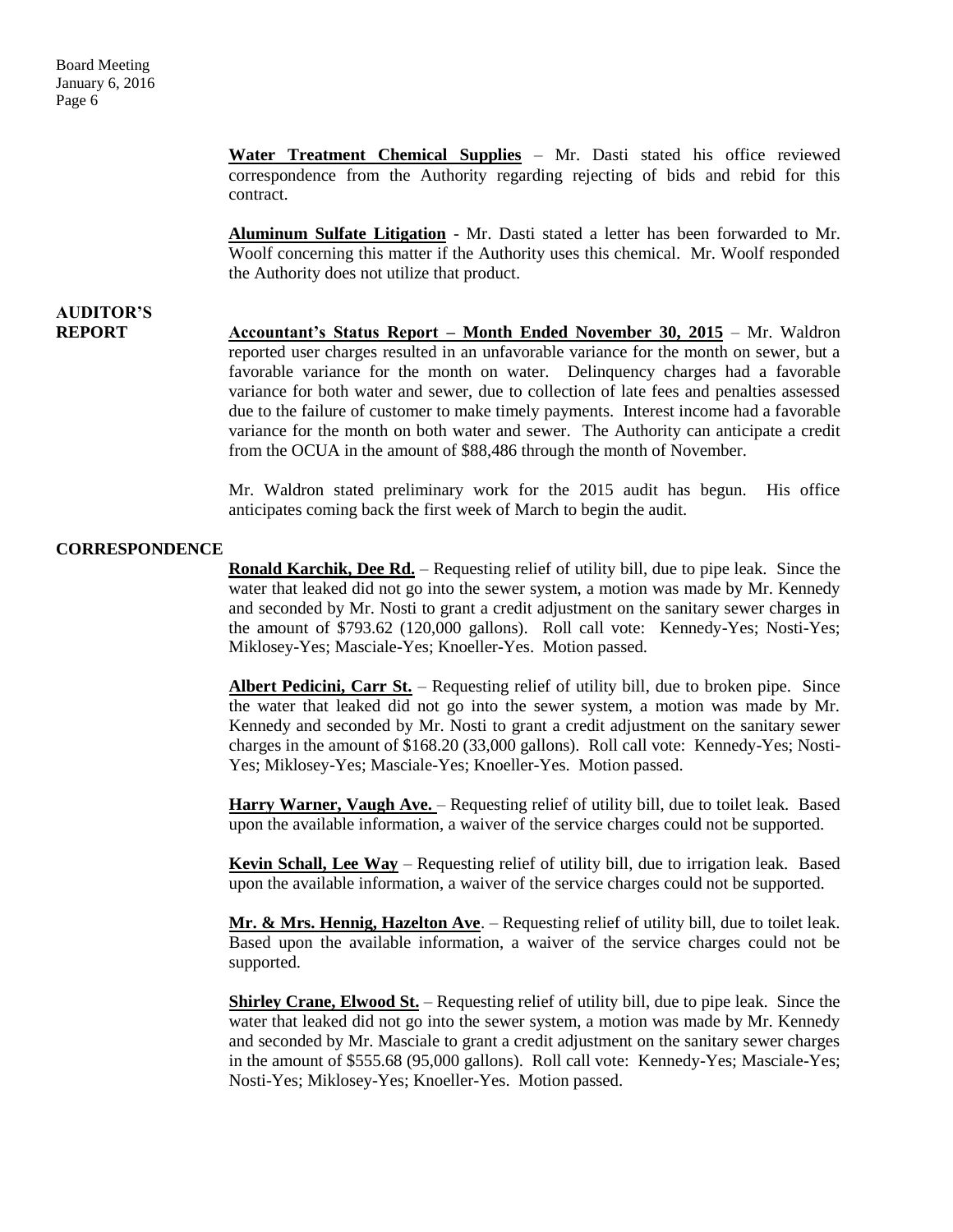**Norman Olsson, Brentwood Pl.** – Requesting relief of utility bill, due to faulty toilet valve. Since the water that leaked did not go into the sewer system, a motion was made by Mr. Kennedy and seconded by Mr. Nosti to grant a credit adjustment on the sanitary sewer charges in the amount of \$145.82 (38,000 gallons). Roll call vote: Kennedy-Yes; Nosti-Yes; Miklosey-Yes; Masciale-Yes; Knoeller-Yes. Motion passed.

**Tony Cheng, Laurel Plaza** – Requesting relief of utility bill, due to broken pipe. Since the water that leaked did not go into the sewer system, a motion was made by Mr. Kennedy and seconded by Mr. Nosti to grant a credit adjustment on the sanitary sewer charges in the amount of \$529.30 (67,000 gallons). Roll call vote: Kennedy-Yes; Nosti-Yes; Miklosey-Yes; Masciale-Yes; Knoeller-Yes. Motion passed.

**Mr. & Mrs. Fisher, Steuben Ave.** - Requesting relief of utility bill, due to broken pipe. Since the water that leaked did not go into the sewer system, a motion was made by Mr. Kennedy and seconded by Mr. Nosti to grant a credit adjustment on the sanitary sewer charges in the amount of \$343.00 (57,000 gallons). Roll call vote: Kennedy-Yes; Nosti-Yes; Miklosey-Yes; Masciale-Yes; Knoeller-Yes. Motion passed.

**Lauren Polhemus, Joffre Rd.** – Ms. Polhemus was present requesting relief of utility bill, due to a faulty water meter. Since the meter tested inaccurate a motion was made by Mr. Nosti and seconded by Mr. Masciale to grant a credit adjustment on the sanitary sewer charges in the amount of \$641.60 (55,000 gallons). Roll call vote: Nosti-Yes; Masciale-Yes; Miklosey-Yes; Kennedy-Yes; Knoeller-Yes. Motion passed.

**Richard Holzer, Seabright Road** – Mr. Holzer was present requesting relief of his utility bill, due to unexplained high water usage. He stated his utility bill has never been over \$200.00 for a quarter. His August bill was \$780.22. He stated the LMUA checked for leaks, and none were found. The meter was taken out and tested accurate. Mr. Knoeller informed Mr. Holzer if there was some type of leak that did not go into the sewer system, he would get a credit on the sewer. If the water was going through a bad flapper valve from the toilet and was going into the sewer system he would be responsible. The Authority needs to know if something was leaking in order to get credit. Mr. Holzer stated the crawl space was wet, but no leaking pipe. Mr. Nosti explained that could be due to surface water. Mr. Knoeller asked Mr. Woolf to speak to field personnel who inspected his home to find out what they saw and get back to Mr. Holzer with the findings.

**OLD**

**BUSINESS Joanne Tsarnas, Maple Lane** – Requesting relief of utility bill, due to leaky pipe. A motion was made by Mr. Nosti and seconded by Mr. Miklosey to grant a credit adjustment on the sanitary sewer charges in the amount of \$737.38 (118,000 gallons). Roll call vote: Nosti-Yes; Miklosey-Yes; Kennedy-Yes; Masciale-Yes; Knoeller-Yes. Motion passed.

> **Resolution 2016-02 – Appointing Debra Cardullo to position of Bookkeeping Assistant** - Secretary Kennedy executed Resolution 2016-02 appointing Debra Cardullo to the position of Bookkeeping Assistant.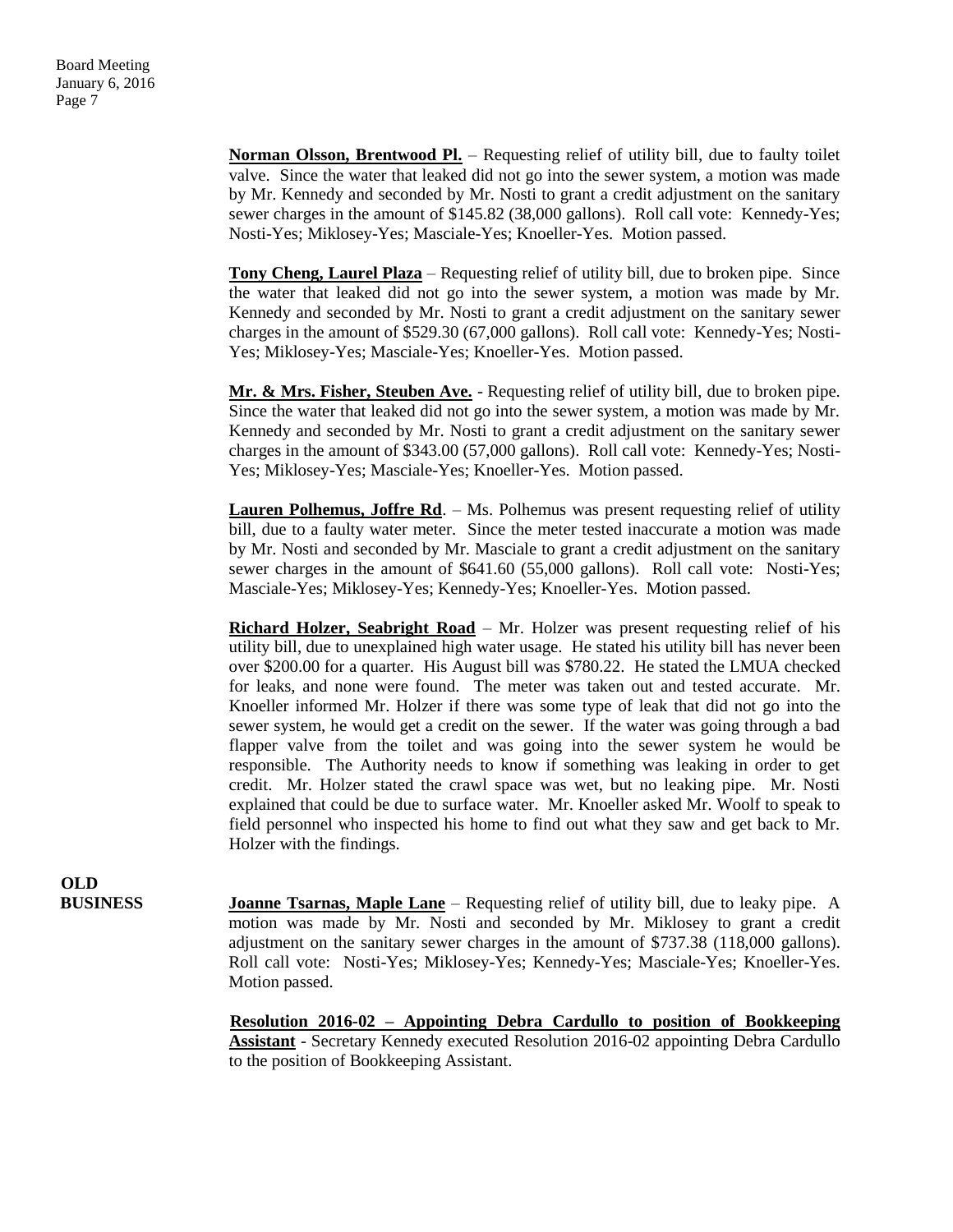|                                           | Resolution 2016-03 - Appointing Kathleen Stephensen to position of Billing<br><b>Supervisor</b> - Secretary Kennedy executed Resolution 2016-03 appointing Kathleen<br>Stephensen to the position of Billing Supervisor. |  |
|-------------------------------------------|--------------------------------------------------------------------------------------------------------------------------------------------------------------------------------------------------------------------------|--|
| <b>NEW</b><br><b>BUSINESS</b>             | Mr. Knoeller asked the Personnel Committee to make recommendations for officers at<br>the reorganization meeting next month.                                                                                             |  |
|                                           | Mr. Knoeller stated he anticipates identifying quite a few areas in the Barnegat pines,<br>and other areas, for more sewer users.                                                                                        |  |
| <b>PUBLIC BUSINESS/</b><br><b>COMMENT</b> | There was no public business/comment.                                                                                                                                                                                    |  |
| <b>PAYMENT OF</b><br><b>VOUCHERS</b>      | <b>WHEREAS</b> , the members of the Lacey Municipal Utilities Authority carefully<br>examined all vouchers presented for payment of claims;                                                                              |  |
|                                           | NOW, THEREFORE, BE IT RESOLVED by the Lacey Municipal Utilities<br>Authority that:                                                                                                                                       |  |
|                                           | 1. Said vouchers in the sum of \$277,865.32 be same are hereby approved to be<br>paid.                                                                                                                                   |  |
|                                           | 2. Said vouchers are listed on the attached computer check register.                                                                                                                                                     |  |
|                                           | A motion was made by Mr. Nosti and seconded by Mr. Kennedy to adopt the above<br>resolution. Roll call vote: Nosti-Yes; Kennedy-Yes; Miklosey-Yes; Masciale-Yes;<br>Knoeller-Yes. Motion passed.                         |  |
| <b>ADJOURNMENT</b>                        | There being no further business to discuss, the meeting was adjourned at $7:50$ p.m.                                                                                                                                     |  |
|                                           | Respectfully submitted,                                                                                                                                                                                                  |  |
|                                           |                                                                                                                                                                                                                          |  |

Michele Kennedy Secretary